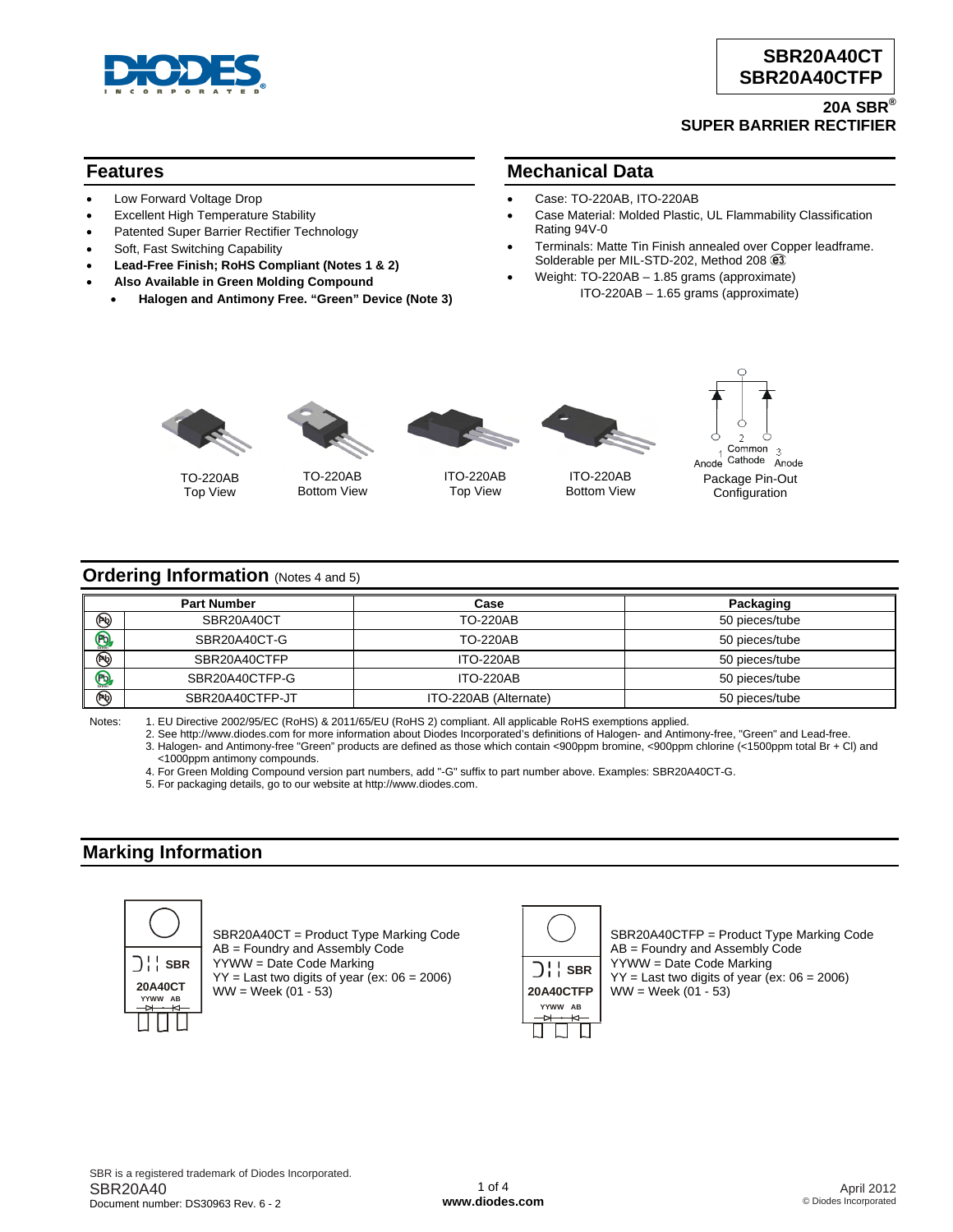

# **Maximum Ratings** @T<sub>A</sub> = 25°C unless otherwise specified

| Single phase, half wave, 60Hz, resistive or inductive load.<br>For capacitance load, derate current by 20%. |                                                    |       |      |  |
|-------------------------------------------------------------------------------------------------------------|----------------------------------------------------|-------|------|--|
| <b>Characteristic</b>                                                                                       | Symbol                                             | Value | Unit |  |
| Peak Repetitive Reverse Voltage<br><b>Working Peak Reverse Voltage</b><br>DC Blocking Voltage               | <b>VRRM</b><br>V <sub>RWM</sub><br>V <sub>RM</sub> | 40    | v    |  |
| Average Rectified Output Current $\omega T_c = 110^{\circ}C$                                                |                                                    | 20    | А    |  |
| Non-Repetitive Peak Forward Surge Current 8.3ms<br>Single Half Sine-Wave Superimposed on Rated Load         | <b>IFSM</b>                                        | 180   | A    |  |
| Peak Repetitive Reverse Surge Current (2uS-1Khz)                                                            | <b>IRRM</b>                                        |       | А    |  |
| Isolation Voltage (ITO-220AB Only)<br>From terminal to heatsink $t = 3$ sec.                                | V <sub>AC</sub>                                    | 2000  |      |  |

### **Thermal Characteristics**

| <b>Characteristic</b>                                                                 | Symbol         | Value           | Unit |
|---------------------------------------------------------------------------------------|----------------|-----------------|------|
| Typical Thermal Resistance (per leg)<br>Package = $TO-220AB$<br>$Package = ITO-220AB$ | $R_{\theta$ JC |                 | °C/W |
| Operating and Storage Temperature Range                                               | J, Istg        | $-65$ to $+150$ | ٥٢   |

# **Electrical Characteristics** @T<sub>A</sub> = 25°C unless otherwise specified

| Characteristic           | <b>Symbol</b> | Min | ⊤ур  | Max  | Unit | <b>Test Condition</b>              |
|--------------------------|---------------|-----|------|------|------|------------------------------------|
|                          |               |     |      | 0.50 |      | $I_F = 10A$ , $T_J = 25^{\circ}C$  |
| Forward Voltage Drop     | VF            |     | 0.41 | 0.47 |      | $I_F = 10A$ , $T_J = 125$ °C       |
|                          |               |     | -    | 0.60 |      | $I_F = 20A$ , $T_J = 25^{\circ}C$  |
|                          | ΙR            |     |      | 0.5  | mA   | $V_R = 40V$ , $T_J = 25^{\circ}C$  |
| Leakage Current (Note 6) |               |     |      | 100  |      | $V_R = 40V$ , $T_d = 125^{\circ}C$ |

Notes: 6. Short duration pulse test used to minimize self-heating effect.









Figure 3: Typical Reverse Characteristics, Per Element

SBR is a registered trademark of Diodes Incorporated. SBR20A40 Document number: DS30963 Rev. 6 - 2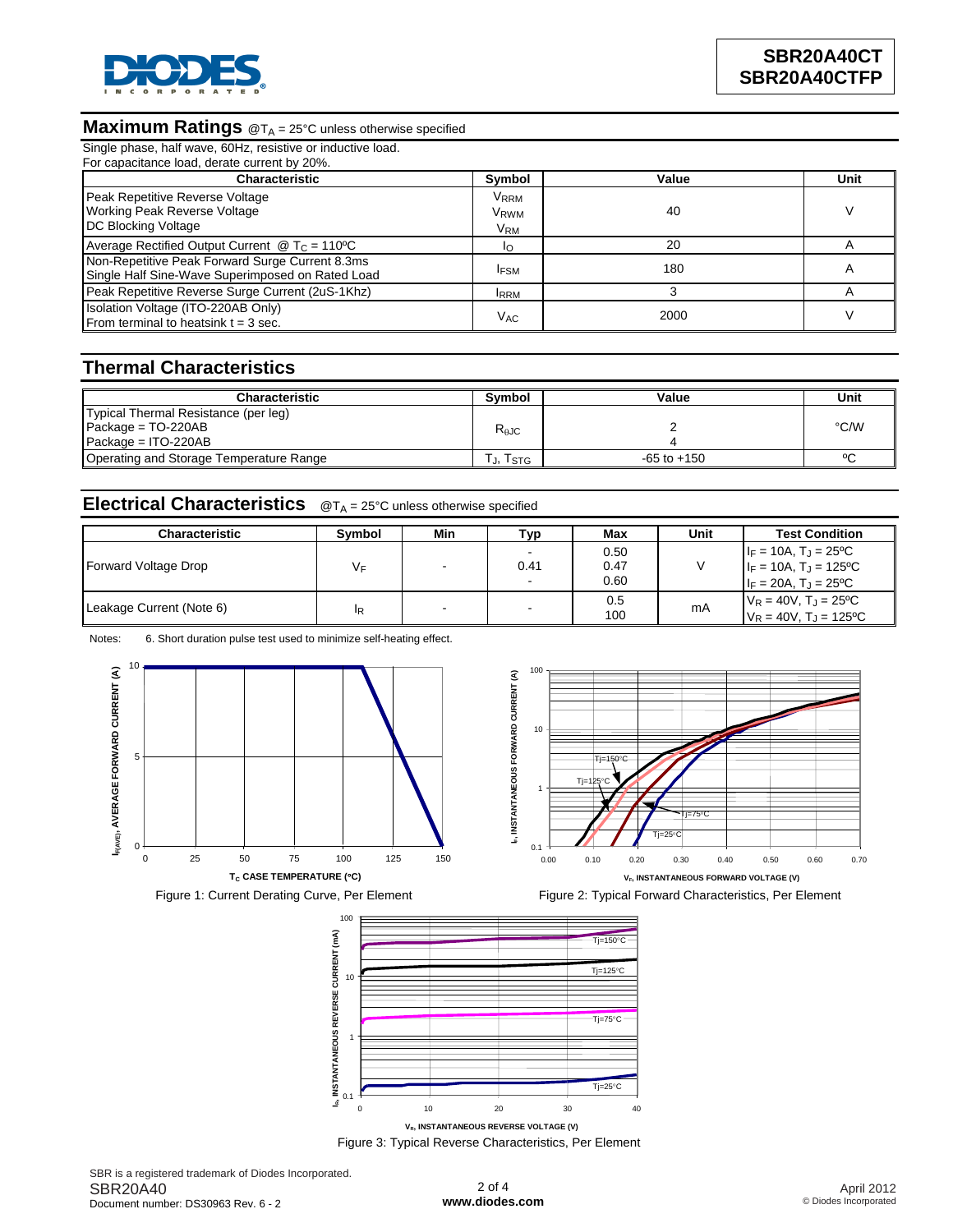

# **Package Outline Dimensions**







|                                        |                                  | <b>ITO-220AB</b> |       |            |  |
|----------------------------------------|----------------------------------|------------------|-------|------------|--|
| A1                                     | Dim                              | Min              | Typ   | <b>Max</b> |  |
|                                        | A                                | 4.50             | 4.70  | 4.90       |  |
|                                        | A1                               | 3.04             | 3.24  | 3.44       |  |
|                                        | A2                               | 2.56             | 2.76  | 2.96       |  |
|                                        | b                                | 0.50             | 0.60  | 0.75       |  |
|                                        | b1                               | 1.10             | 1.20  | 1.35       |  |
|                                        | C                                | 0.50             | 0.60  | 0.70       |  |
| $\frac{1}{\overline{1}}$ <sub>5°</sub> | D                                | 15.67            | 15.87 | 16.07      |  |
|                                        | D1                               | 8.99             | 9.19  | 9.39       |  |
|                                        | е                                | 2.54             |       |            |  |
|                                        | E                                | 9.91             | 10.11 | 10.31      |  |
|                                        | L                                | 9.45             | 9.75  | 10.05      |  |
|                                        | L <sub>1</sub>                   | 15.80            | 16.00 | 16.20      |  |
|                                        | P                                | 2.98             | 3.18  | 3.38       |  |
|                                        | Q                                | 3.10             | 3.30  | 3.50       |  |
|                                        | A١<br><b>Dimensions in</b><br>mm |                  |       |            |  |

A2



| <b>ITO-220AB</b>       |      |       |  |  |  |
|------------------------|------|-------|--|--|--|
| <b>Alternate</b>       |      |       |  |  |  |
| Dim                    | Min  | Max   |  |  |  |
| A                      | 4.36 | 4.77  |  |  |  |
| A1                     | 2.54 | 3.1   |  |  |  |
| A2                     | 2.54 | 2.8   |  |  |  |
| b                      | 0.55 | 0.75  |  |  |  |
| b1                     | 1.2  | 1.5   |  |  |  |
| c                      | 0.38 | 0.68  |  |  |  |
| D                      | 14.5 | 15.5  |  |  |  |
| D1                     | 8.38 | 8.89  |  |  |  |
| E                      | 9.72 | 10.27 |  |  |  |
| e                      | 2.41 | 2.67  |  |  |  |
| L                      | 9.87 | 10.67 |  |  |  |
| L1                     | 15.8 | 17    |  |  |  |
| ØР                     | 3.08 | 3.39  |  |  |  |
| Q                      | 2.6  | 3.0   |  |  |  |
| A<br>mensions in<br>Di |      |       |  |  |  |